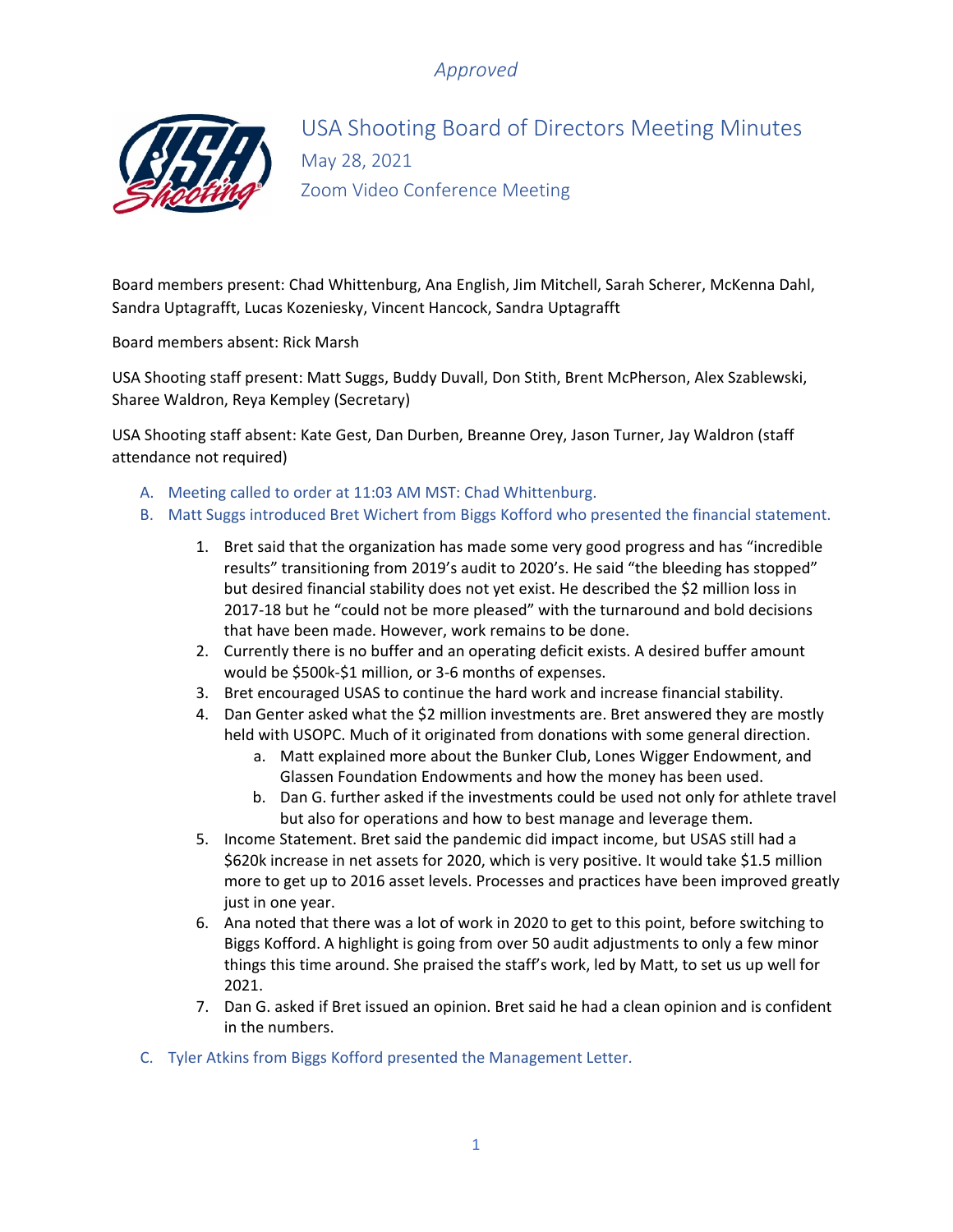# *Approved*

- 1. Discussion of audit adjustments: In 2019 there were over 50 adjustments, while this year there were five. From a high level the auditors had no issues of any concern. Some of the adjustments have high dollar amounts, but they are simply changes in classification, such as the way USOPC records our rent as related to the building value.
- 2. Bret said the goal for USAS is zero adjustments next year, which will speak significantly about the financial operations of the organization. Next year these adjustments can be made by the organization internally before the audit.
- 3. Tyler echoed the praise of "significant progress" over 2019's audit. He noted that USAS needs more documentation on the Bunker Club endowment.
- 4. He advised USAS makes sure any grant received that we must earn should be deferred (such as the Glassen Foundation).
- 5. His final comment was to look at whether any functional expenses could qualify as program expenses.
- D. Chad said the USOPC as well as sponsors, parents, and athletes are very pleased with our huge progress in a short time.
- E. Bret and Tyler departed the meeting at 10:38 MST.
- F. Chad called for a vote on financials and the management letter as one item.
	- 1. Dan G. asked who votes on these items. Chad said the audit and finance committees have already voted to approve these items in one meeting, as a joint committee.
	- 2. Chad made a motion to approve the audited financials, audit report, and associated letters. Jim seconded. Passed 11-0 (Rick M. was not included as he was absent; this did not affect the vote).

### G. Ana asked what is the plan to get more revenue from sponsors to ensure adequate funding in the future for programmatic athlete support?

- 1. Matt answered that the drops in revenue were related to programs. Normally our \$400-500k per year in entry fees should pick back up next year. Our method of raising money today is heavily weighted toward direct mail; those costs increased for acquisitions to make up for previous lack of funding and decrease in the donor file. Buddy is launching membership drives for non-shooters, working with large companies in the shooting industry to access larger groups of people for fundraising, and launching an online fundraising platform using text and social media which was previously implemented with a lack of effort and generated \$20k.
- 2. Jim commented from the USA Team Foundation perspective. They had a goal of \$250k by this time and they have \$200k. Doing fundraising in COVID times is difficult. He suggested coordinating activities with the Foundation Board and the USAS Board in a joint meeting. Sponsorships are lacking. He mentioned high level meeting with Bass Pro Shops upcoming and potential merchandising of USAS logo apparel.
- 3. Dan G. emphasized the importance and value of having athletes present at fundraisers.
- 4. Chad suggested a post-Olympics timeframe for this meeting and Jim agreed, saying he'd potentially host, tied in with a shooting activity.
- 5. Matt said that a challenge of scheduling meetings is the active athletes on the Board and their competition schedule.
- H. Chad renewed the Chairman's Challenge that every Board member invests with any amount; he suggested at least \$50.
- I. USAS Staff Updates: Matt.